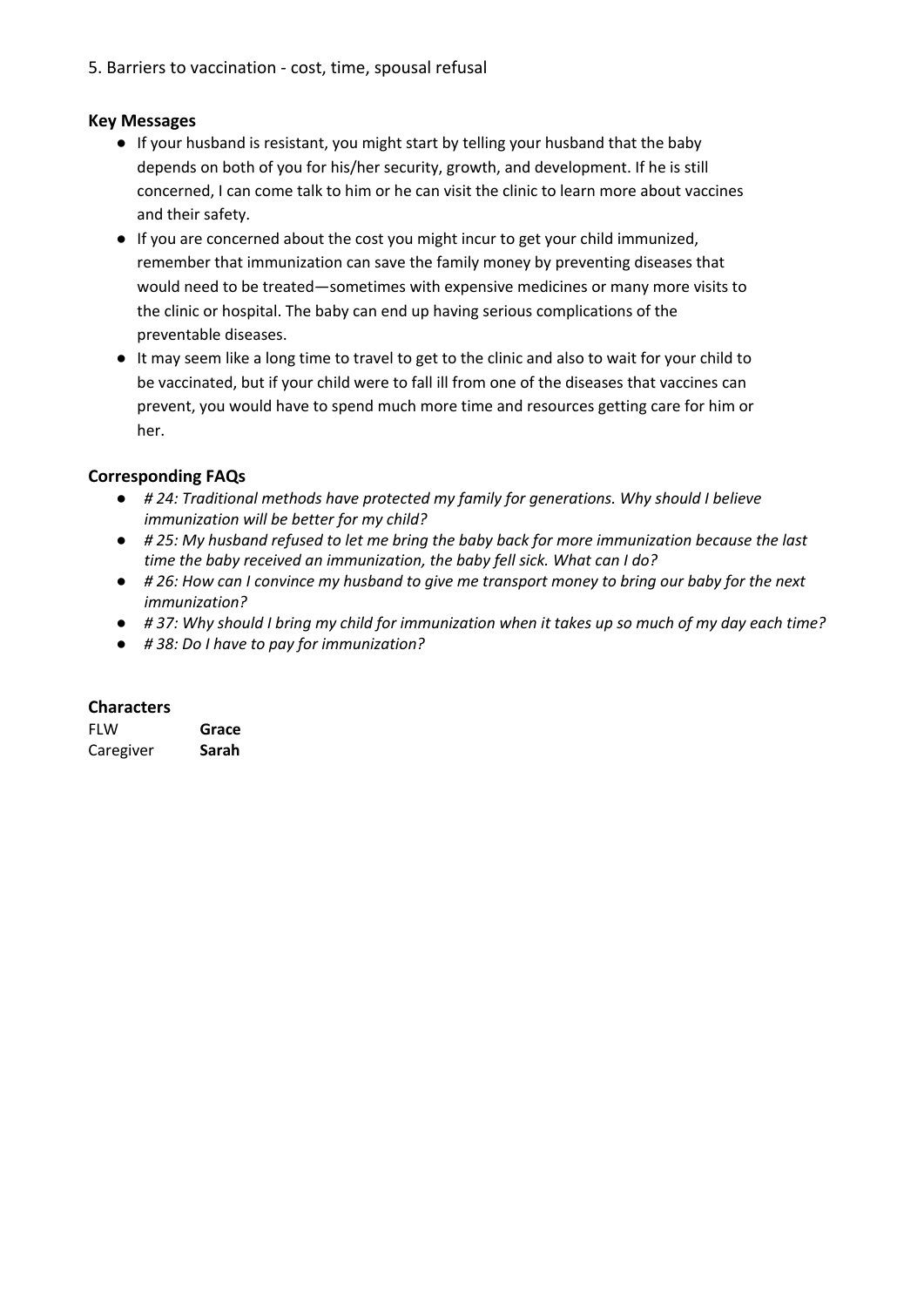### 5. Barriers to vaccination - cost, time, spousal refusal

- **Narrator:** Welcome to Audio Job Aid number 5. You will soon hear a conversation between a mother, Grace, and a frontline worker, Sarah. Grace has brought her son to the clinic because she thinks he has an ear infection and while Sarah is checking Grace in, she notes that Grace's children have not received their vaccinations. Let's listen to how Sarah figures out the barriers that have kept Grace from bringing her children for immunization…
- **Grace:** Hello, Sarah, it's nice to see you again! We haven't seen you since you delivered your baby. How are you and your baby doing?
- **Sarah:** Hi, yes, we are all fine although I think the baby has an ear infection, so that is why we are here to see the doctor.
- **Grace:** Oh, I am sorry to hear that he is feeling unwell, but the doctor will be able to help him. We will do a general check to make sure it's nothing serious. First, can I see both your children's immunization cards to see if they are on schedule?
- **Sarah:** I don't have them. My husband threw both in the trash as soon as he saw them. My sister has talked many times about how important immunization is. But my husband gets upset anytime I try to talk to him about it.
- **Grace:** I'm glad you're trying to talk to him about this, Sarah. Many people have concerns about vaccinations. While you are waiting for the doctor, would it be alright if we talk about some of your husband's concerns and see how we can address them?
- **Sarah:** Sure, it would be nice if I could convince him. His main argument is that his mother says she never used medicines from a doctor or a hospital. She had other methods to protect her family for generations.
- **Grace:** He's not the only one who thinks that way, Sarah. Many people that we meet put a lot of faith in traditional practices.
- **Sarah:** Exactly, and so he says, why should he change his ways.
- **Grace:** Well, it might seem hard to believe that immunization makes a difference because we don't often see the harmful effects of these diseases anymore. You have to remind your husband that before vaccines were widely used, it was very common for families to lose one or more children to diseases like measles, polio, TB, whooping cough or tetanus.
- **Sarah:** Oh yes, I remember now. That means today, immunization protects children from these and other diseases, so more children grow well and survive.
- **Grace:** Exactly! What I have found to be helpful with fathers who have questions or concerns is to remind them that their baby depends on both parents for their security, growth and development. And immunization is one simple and easy thing you both can do to provide those things for your baby. If your husband is still concerned, I can come talk to him or you could encourage him to talk to the local religious guide who is very supportive of vaccination and can help your husband understand how important and safe vaccines are.
- **Sarah:** Wow, I am happy to hear that our religious leader supports vaccination my husband has said a few times that vaccination is against our religion. So it would be very helpful for my husband to hear from his religious guide, since he trusts him a lot.… But, Grace, even if I can convince him, bringing my child for immunization still isn't so easy. It took a very long time for me to get here today since the bus comes so infrequently. And it also means that I have to take time away from my work, which costs us money that we really need during these challenging times. So coming back many times for immunizations doesn't seem so possible since it is time consuming.
- **Grace:** You are not alone in having this problem, and I wish I could make it easier for everyone to come to the health center. Sometimes we hold vaccination days in the villages, during market days or church days, to make it more convenient for caregivers to bring their children, but we can't do that all the time in every village. In the end it is important to remember that immunization can save the family time *and* money by **preventing** diseases that would need to be treated—sometimes with expensive medicines or many visits to the clinic or hospital.